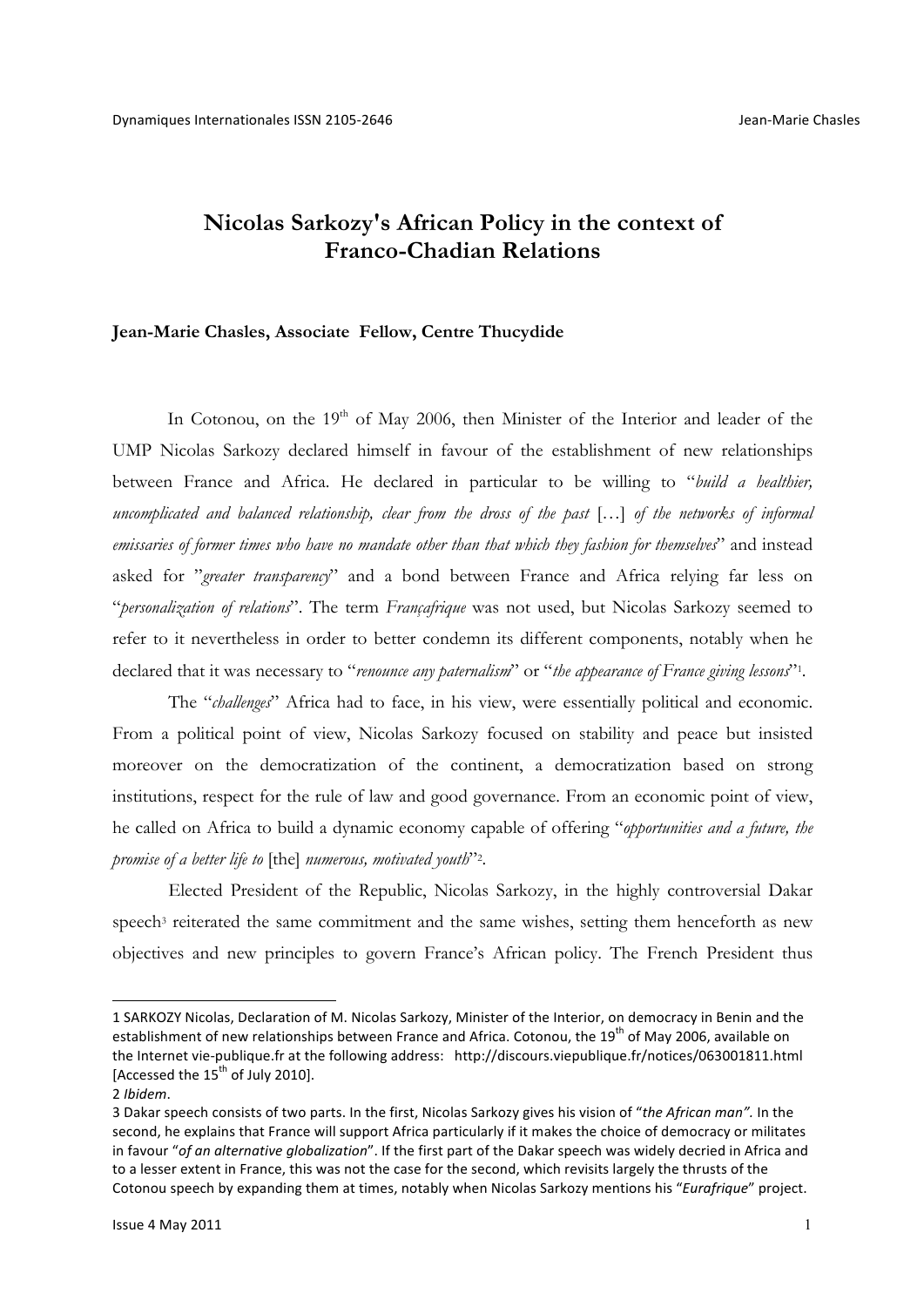#### Dynamiques Internationales ISSN 2105-2646 **Accord 2008 Chasles** Jean-Marie Chasles

reasserted his will to establish a "*partnership between Nations equal in rights and duties*". This partnership would not only promote the peace and stability of the continent but also its democratization and the emergence of rule of law. Furthermore, it was to lead to the "*codevelopment*" of France and Africa. As in Cotonou, a year earlier, in Dakar Nicolas Sarkozy made himself the partisan of a greater regional integration and announced the desire to go even further and "*prepare the advent of the Eurafrique*", a concept which echoed his desire to see France, Europe and Africa fight "*alongside all those in the world who want to change globalization*"4.

If Nicolas Sarkozy declared that France wanted to be the first partner of Africa in facing these challenges, he warned: "*success* […] *relies first and foremost on yourselves*"5. The constant reference to Europe indicated, however, that Nicolas Sarkozy looked more to associate the European Union with these objectives. What seemed to make this easier was that the program that he outlined matched entirely the ambitions of the EU in terms of external policy, whether in the search for peace and stability, the promotion of democracy and rule of law, or the development of an economic partnership between the European and African ensembles.

Both in its objectives and in the methods that it aimed to employ, the vision of Nicolas Sarkozy broke with that which is sometimes called the *Françafrique*. Franco-Chadian relations, however, reveal the scale of the difficulties which confront it, and they show the fragility of this vision that is still far from constituting the alpha and omega of French foreign policy. French policy in Africa is rapidly changing. It seems nonetheless as difficult for her to break with the practices of the past as to implement the reforms announced by Nicolas Sarkozy. The difficulties are such that French policy in Africa appears ultimately to seek a *raison d'être* and gives the impression that its sole objective is responding to short-term domestic political imperative.

#### **Between the temptation of continuity and the uncertainty of a breach**

Stability and peace seem in many ways to be the main challenges identified by President Sarkozy. None of the other objectives that he set could be reached without these two conditions also being met. To do so in accordance with what Nicolas Sarkozy announced in the Cotonou and Dakar speeches, France sought increasingly to encourage greater involvement of the African

<sup>4</sup> SARKOZY Nicolas, Address of M. Nicolas Sarkozy, President of the Republic, delivered at the University of Dakar, Dakar, Senegal, 26<sup>th</sup> of July 2007, available on the website of the Presidency of the Republic at the following address :

http://www.elysee.fr/elysee/elysee.fr/francais/interventions/2007/juillet/allocution\_a\_l\_universite\_de\_dakar 79184.html [Accessed the 15<sup>th</sup> of July 2010]

<sup>5</sup> SARKOZY Nicolas, Declaration of M. Nicolas Sarkozy, Minister of the Interior, on democracy in Benin and the establishment of new relationships between France and Africa. Cotonou, the 19<sup>th</sup> of May 2006. *Op. cit.*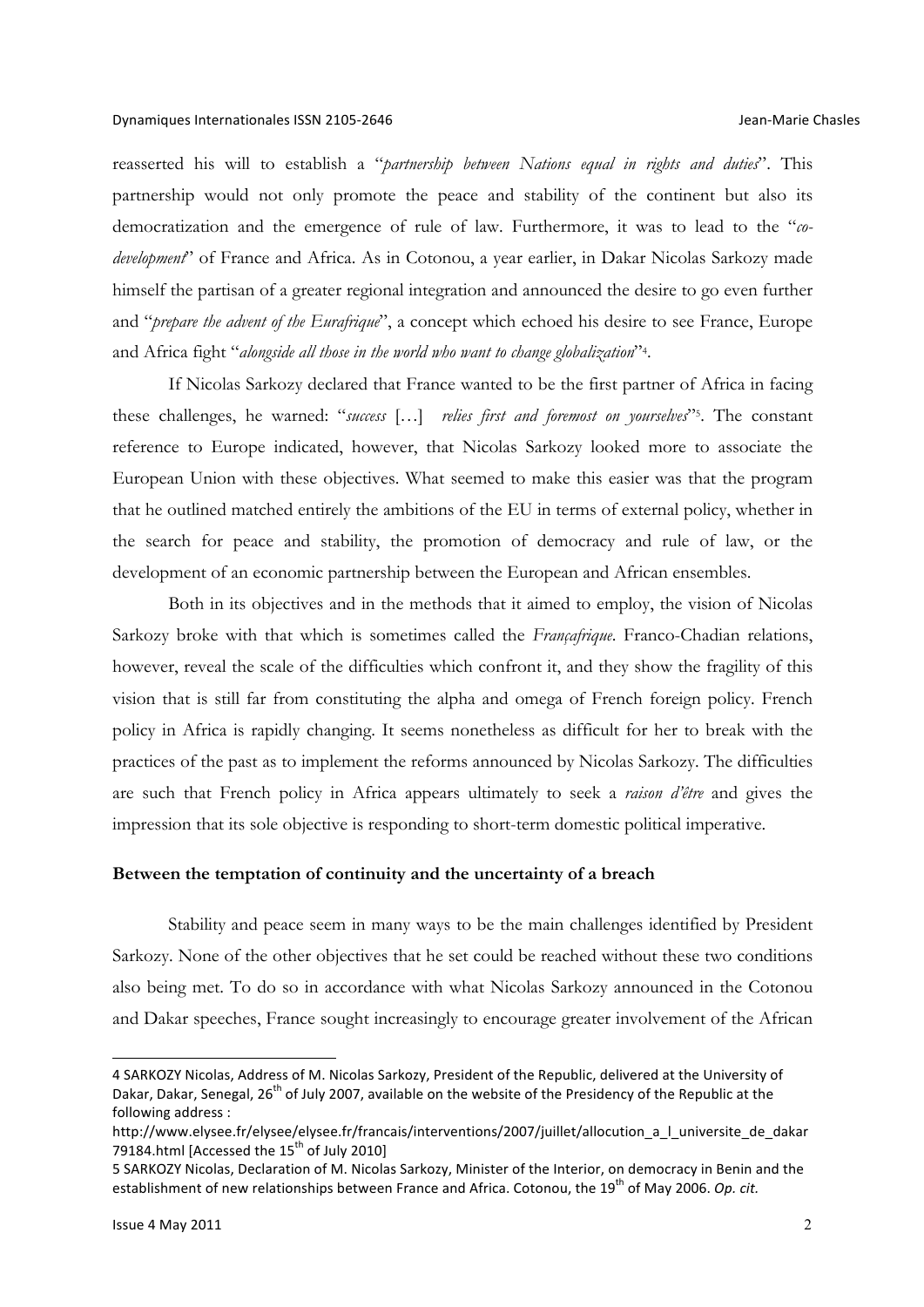States. At the same time, he campaigned in favour of greater European investment in Africa. French policy in Africa has thus experienced a genuine multilateral turning in the last few years, since, in addition to European and African States, France seems increasingly concerned with obtaining support from international organizations, starting with the UN, and even NGOs. This conversion to multilateralism, as ambitious as it is, nonetheless meets serious obstacles that raise questions about the determination of France to complete it successfully.

### *The prospect of a multilateral shift in French African policy*

The use of multilateralism appears in many respects to be an attempt to respond to criticisms that have been directed at French African policy. Multilateralism offered the advantage of conferring a new legitimacy on a policy undergoing radical transformation, along with the means to achieve - at minimum cost - the objectives of that policy.

France's African policy was redefined after the wave of decolonization, in the context of the cold war. Under these circumstances, the fall of the Berlin Wall required that its various components be rethought. However necessary this work was, it was widely criticized. The legitimacy of this policy as well as its cost became the subject of debate. While some denounced its excesses and its deviations<sup>6</sup>, others highlighted the cost of the French operation in Africa, which, in the post-Cold War context of the 1990s, had lost, in their view, its *raison d'être*. The very validity of France's presence in Africa was thus challenged. It was necessary not only to redefine the methods, but above all to set new goals for this presence.

Multilateralism offered the advantage not only of answering criticisms and questions that had been raised, but also presented the opportunity to provide a new legitimacy and new methods to French African policy. This became obvious as the 1990s progressed. From this point of view, Nicolas Sarkozy positions himself in the continuation of reform that was already underway, notably when in Cotonou he explained the reasons for the presence of France in Africa. He added " *the first mission* [of the French military bases in Africa]*, is to assist the African Union, a fine example of a successful African integration, in building a*n *architecture of peace and regional security which will enable the continent to have at its disposal a tool to better ensure, in solidarity, its security and stability*". He also emphasized that "*the fact of being present militarily in a country […} sometimes leads to having to intervene in a conflict or internal crisis, in a humanitarian capacity, to protect the security of the civilian* 

<sup>6</sup> These criticisms arise notably from NGOs such as the Survival organization that has constantly criticized the excess and the persistence of the *Françafrique*. The work of historians and judges has allowed the better understanding of the secret networks which, after independence, continued to link French and African officials. It cannot be ruled out that some of these networks are still active.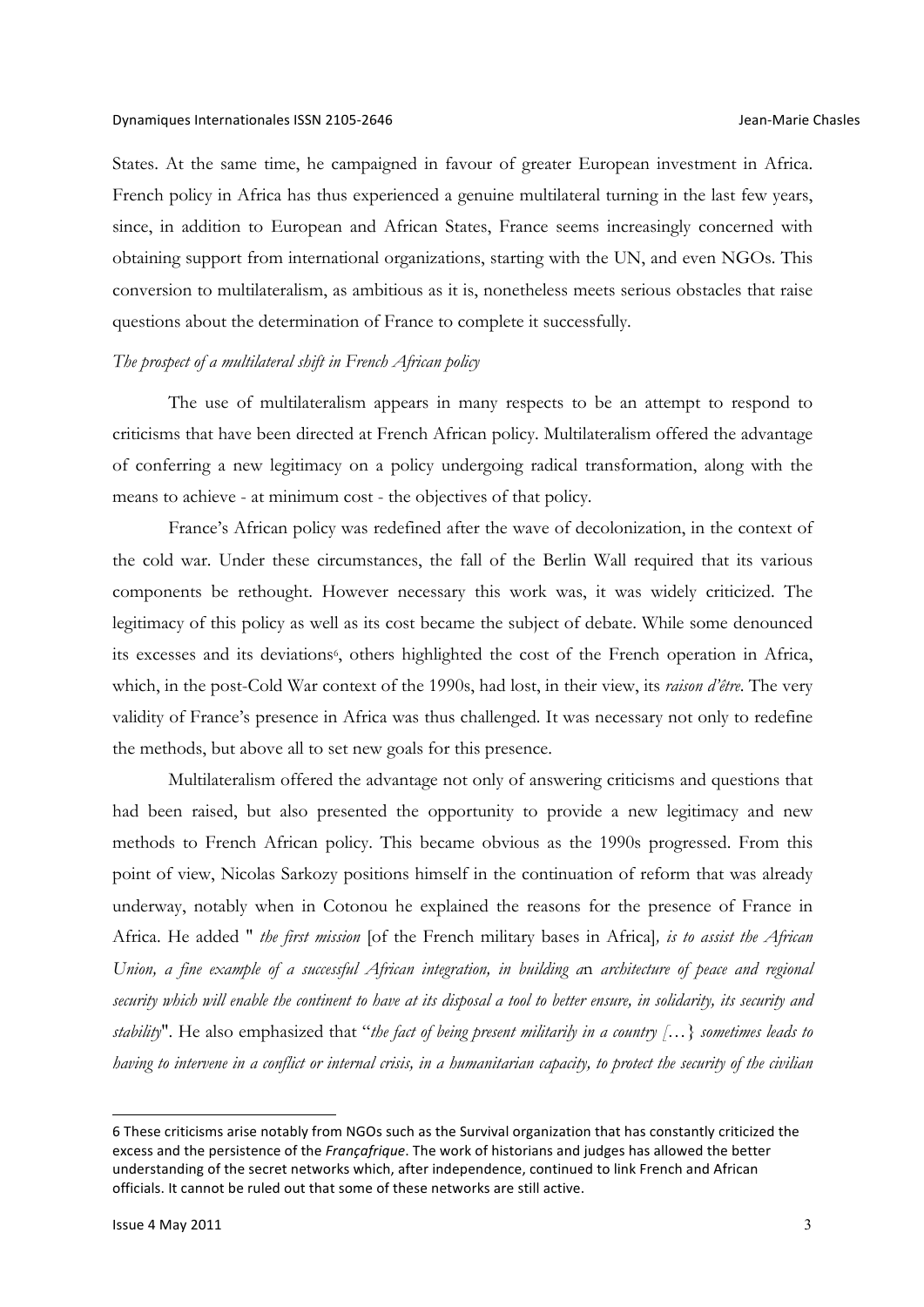*population as well as foreign nationals"* and Nicolas Sarkozy insisted "*We do this to safeguard human lives and most often in consultation with the international community, the United Nations and the African Union*"7. By planning its African policy in association with the UN and the AU, France gave it some legitimacy, and eventually additional resources insofar as it could expect to receive support from the African States. This legitimacy would be, moreover, strengthened by the humanitarian nature of the interventions that France intended henceforth to conduct.

The program of Reinforcement of African Peace-keeping Capacities (RECAMP) perfectly illustrates this attempt to reform France's African policy in the aftermath of the cold war by introducing a more multilateral dimension. The RECAMP concept emerged during the second part of the 1990s. At that time it coincided with the redeployment and easing of French military operations in Africa. Multilateralism occupies a central place in RECAMP. Firstly, the program exists under the aegis of the UN and its final aim is to allow Africans to conduct peacekeeping operations directed or authorized by the UN. Secondly, while RECAMP is addressed primarily to the African States, it favours cooperation with regional organizations - in particular the Economic Community of West African States (ECOWAS), the Economic Community of Central African States (ECCAS), the Southern African Development Community (SADC), and the Intergovernmental Authority for Development (IGAD) - that it has, indeed, helped to strengthen, without marginalizing the African Union, with which constant contact must be maintained.

Nicolas Sarkozy has, in fact, less broken than continued the French African policy reform initiated by his predecessors, who had defined its main axes, deciding in particular to give it a resolutely multilateral dimension.

Chad, a State with persistent instability in which France has not hesitated to interfere in the past, provides a good viewpoint from which to assess the reforms undertaken by France since the mid-1990s, as well as the determination of President Sarkozy to commit himself to the goals that he fixed during the founding speeches of Cotonou and Dakar.

#### *Chadian instability tests multilateralism*

Far from symbolizing the renewal of French African policy, the Chadian example reveals the ambiguity of the undertaken reforms, their weakness and more generally the uncertainties that press on them.

<sup>7</sup> SARKOZY Nicolas, Declaration of M. Nicolas Sarkozy, Minister of the Interior, on democracy in Benin and the establishment of new relationships between France and Africa. Cotonou, 19<sup>th</sup> May 2006. Op. cit.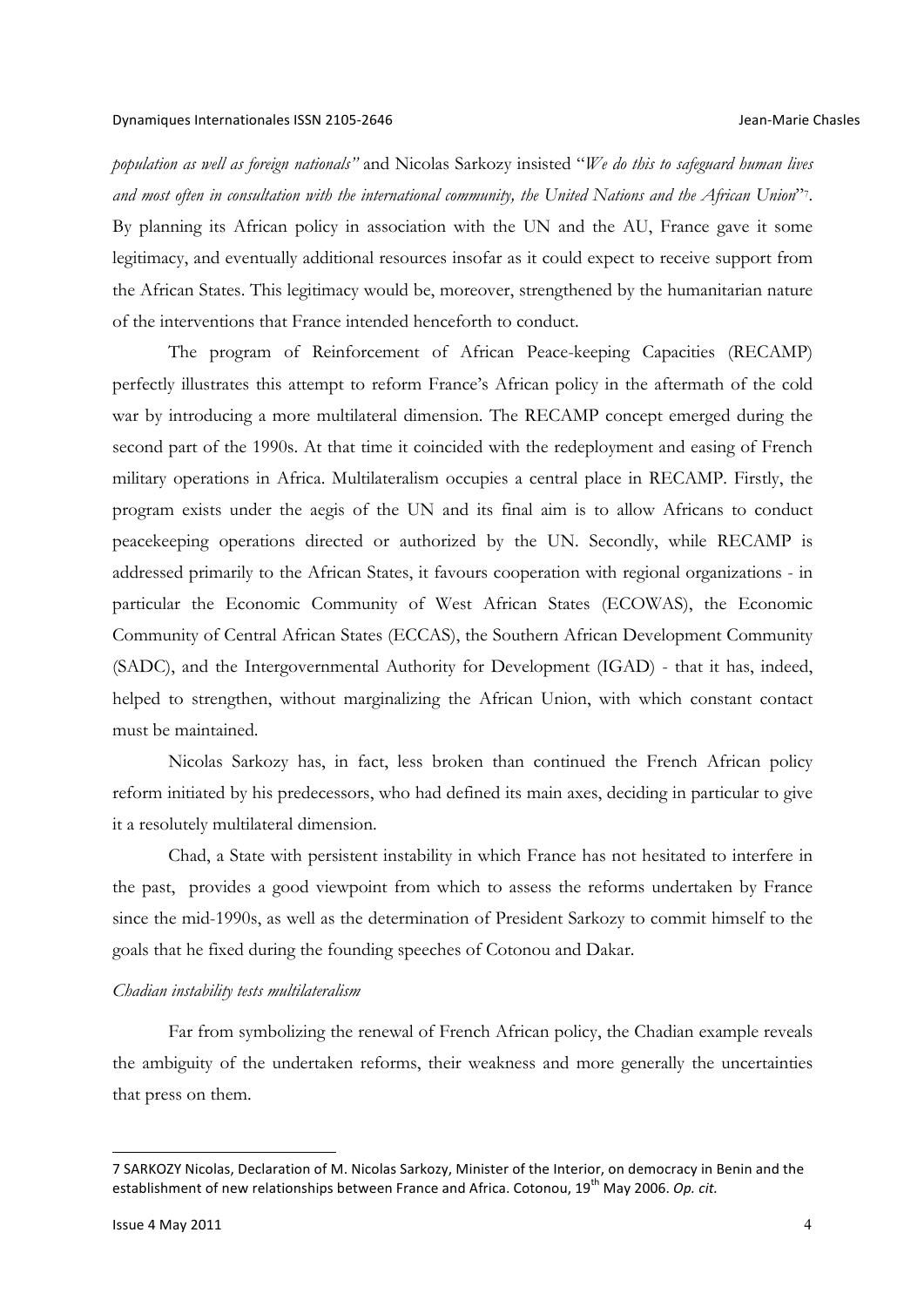The French Foreign Ministry presents Chad as a "*structurally fragile country*" and emphasizes furthermore that it "*has been directly affected by the crisis in Darfur*". To this should be added Central African problems alluded to by the Quai d'Orsay when it mentioned the 350 000 "*Sudanese and Central African*" refugees that Chad "*had to accommodate*"8. Structurally fragile, Chad is developing in a difficult environment that it most often makes even more unstable. Marielle Debos highlighted this: "*N'Djamena played a role in the destabilization of Darfur, long before the war in this region exacerbated tensions that affect Chad today* […] *Idriss Déby himself has benefited from the support of Khartoum*"9.

In the past, France has intervened on several occasions to influence the development of internal politics, but also to ensure the territorial integrity of the State, an important link in the French military system in Africa and, as such, a central element of the French African "*sphere of influence*". Thus, the Epervier operation aimed as much at supporting Hissène Habré as to protect Chad from Libyan ambitions. The French operation in Chad has remained relatively important since the Epervier operation, not forgetting that France is also present in the neighbouring Central African Republic. By contributing to the development of African peacekeeping capacity (RECAMP), France was entitled to expect that the African security architecture which was put in place would, in the future, participate increasingly at its side in the stabilisation of the country and the defence of its territorial integrity, thus allowing France to reduce its military presence in the region.

In recent years, the deterioration of the situation in Darfur, to which Chad is not totally unconnected, has in return contributed to the destabilisation of President Déby. Facing this situation, France first appeared to comply with the objectives and principles fixed by Nicolas Sarkozy and gave priority to a multilateral approach. The 25th of September 2007, it thus supported the adoption of resolution 1778 whereby the Security Council "*expressing its high concern regarding the activities of armed groups and other attacks in Eastern Chad, Northeast of the Central African Republic and West of Sudan, which poses a threat to the safety of the civilian population and the pursuit of humanitarian operations in these areas as well as the stability of these countries, and gives rise to serious violations of human rights and international humanitarian law*" approves the establishment of a multidimensional presence – MINURCAT - and *"authorises the European Union to deploy* […] *an operation* […] *intended to support* [it]"<sup>10</sup>. Decided by the United Nations on humanitarian grounds, the deployment of a

<sup>8</sup> See the page dedicated to Chad on the French Ministry of Foreign Affairs Internet site: http://www.diplomatie.gouv.fr/fr/pays-zones-geo\_833/tchad\_357/index.html [Accessed the 15<sup>th</sup> of July 2010].

<sup>9</sup> DEBOS Marielle, "Chad, l'escalade de la crise," RAMSES, 2009, p.212.

<sup>10</sup> Resolution 1778 of 25<sup>th</sup> September 2007 of the United Nations Security Council (S/RES/1778).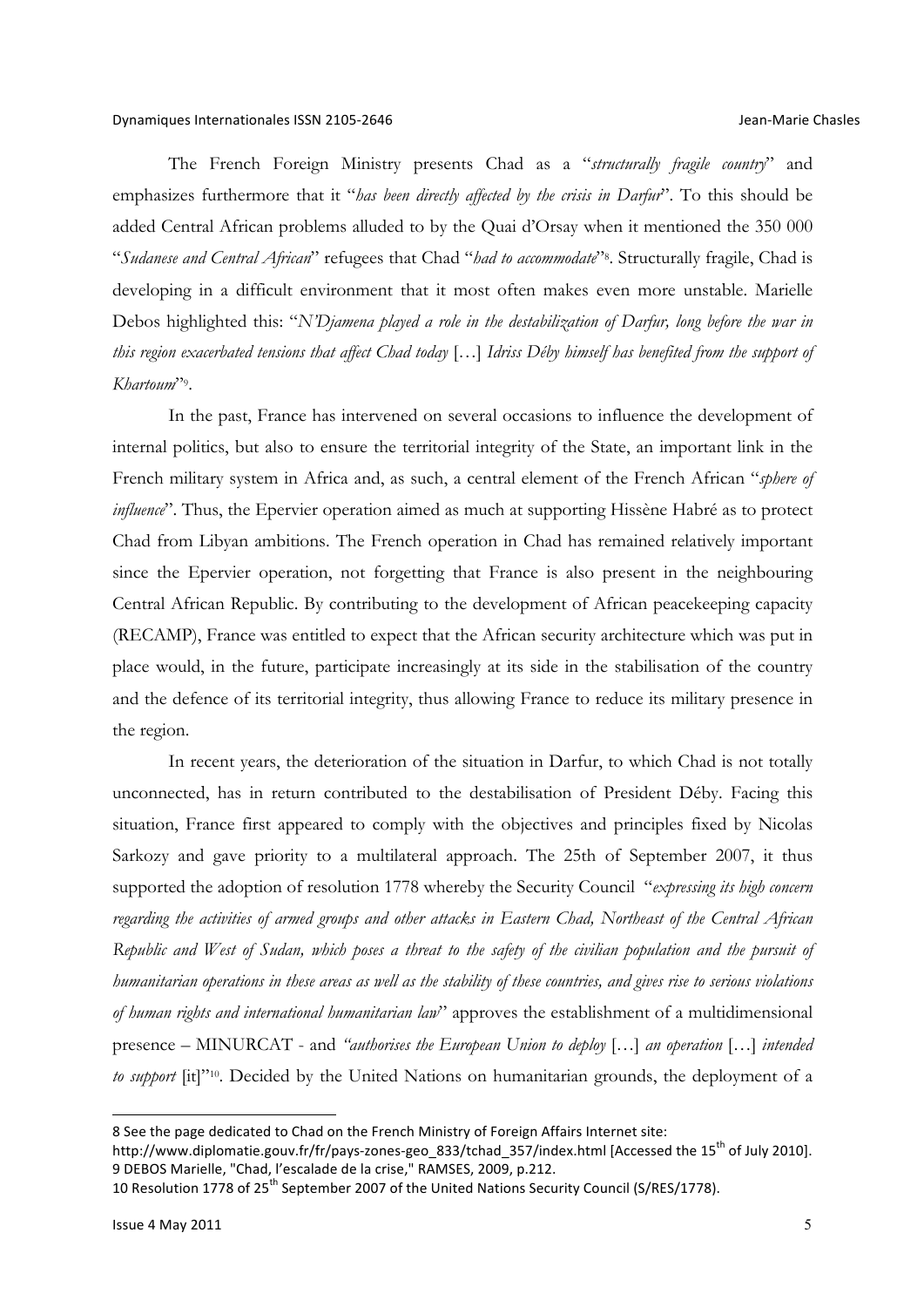mission to Chad relied in particular on a European force, the EU having previously made an offer to the UN to deploy such a force. This deployment was accepted by the European Parliament on the 27<sup>th</sup> of September 2007. Officially decided by the Council of the European Union on the  $15<sup>th</sup>$  of October, it began in January 2008. European forces were subsequently declared operational on the  $15<sup>th</sup>$  of March 2008.

But, at this time, the relationship of France's African policy with multilateralism appeared in a new light. President Sarkozy had demonstrated that he could not escape from certain contradictions inherited from his predecessor, Jacques Chirac.

Foremost, it must be mentioned that it was at France's instigation that the United Nations adopted resolution 1778. It was in the same manner that France worked within the European Union in view of establishing EUFOR. The latter, under Irish command, gathered 3200 soldiers from some twenty-six States. However, France provided the logistics corps. The operational headquarters of EUFOR was located at Mount Valerian in France and the headquarters of the force based in Abéché was commanded by the French General Jean-Philippe Ganascia. France was the primary contributor to EUFOR, it provided it with more than half of its workforce and the bulk of its resources, in particular most of its helicopters (without considering that EUFOR benefitted from the presence of French elements in Chad from the Epervier operation). The role of France beside international organisations such as the UN and the EU in addition to its predominance within EUFOR could be as well explained by the persistence of a very strong link between Chad and France, and a better understanding of the situation, as by France's difficulty or refusal to see other players interfering in the affairs of a State that it numbers among the members of its "*sphere of influence*".

France's proposals had very early attracted the fear of some of its partners within the European Union. For Jean-Philippe Ganascia and Raphaël Pouyé, the situation appeared that way in 2007: "*For States that follow the French project of a military operation, this consists of decisively pursuing the development of ESDP without political compromise with Chadian and Central African security forces, of whose frequent mistakes in terms of human rights they are well aware*"11. In addition, States that refused to participated in EUFOR were afraid to be associated with France's African policy, with all the consequences and risks that this could involve. In the European Parliament, Marie - Arlette Carlotti had already expressed her fears. She declared during a debate that preceded the adoption of the resolution of the  $27<sup>th</sup>$  of September 2007 on the ESDP operation in Eastern

<sup>11</sup> GANASCIA Jean-Philippe, POUYE Raphaël, "EUFOR Tchad-RCA : les principales leçons du terrain", Défense *nationale et sécurité collective*, n°08-09, August 2009, p.13.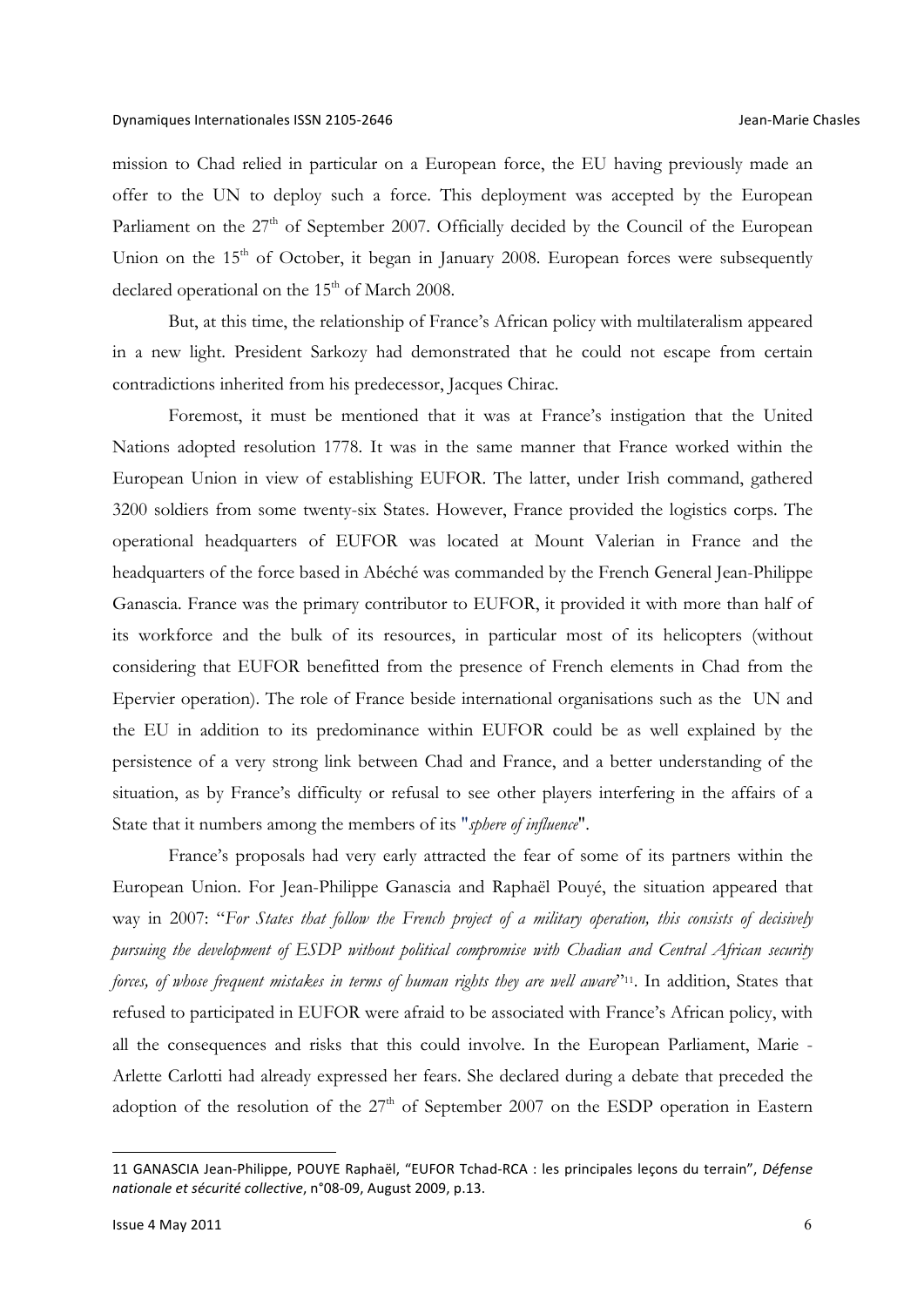Chad and Northern Central African Republic: the *"European force is essential to the overall operation of security and reconciliation in the area*" but she warned: "*it will bear its fruit only if all the parties in conflict*" "play the game" " of peace. To do so, it should meet at least two conditions that I wanted to emphasize in the *drafting of this resolution. First, an absolute neutrality and impartiality. Then, a balance in the forces involved: France must not try to*" "pull the strings" and insist: "*The attitude of Nicolas Sarkozy allows doubt to persist on this subject* […] *I will be particularly vigilant to promote the interests of Africa and Europe over the French* "sphere of influence""<sup>12</sup>. The mention of the French "sphere of influence" reflected the fear of a number of European politicians of participating via EUFOR in French African politics, or of seeing France confusing its own interests with those of the Union. The designation of the Irish General Patrick Nash at the head of EUFOR hardly calmed fears that were fueled by French predominance in the European force. The events of January and February 2008 were no more likely to reassure them.

At the beginning of February 2008, President Idriss Déby was forced to deal with a new attempted coup d'etat from which he escaped *in extremis*, reversing the situation and repelling the rebels who, arriving in N'Djamena, had fought up to the doors of the presidential palace where the Chadian president was entrenched. For Jean Philippe Ganascia and Raphaël Pouyé, the situation at that time is clear "*The rebels, entering the Chadian capital at the beginning of February 2008 without having targeted civilians and humanitarians, do not constitute a threat to the terms of resolution 1778*  [...] So the commander of the force can assure, from N'Djamena, that there will be no exception to the principle *of impartiality to which the European capitals are so attached* […] *The cohesion of the force is thus preserved by an unfailing commitment to follow the letter of the mandate*"13.

Implicitly, Jean-Philippe Ganascia and Raphaël Pouyé suggested that if the rebels had attacked civilians and humanitarians, EUFOR would have intervened. However, EUFOR always refused to associate the rebels with the worsening of the humanitarian situation because this would have required it to intervene against them. Resolution 1778 added, though, that the "*activities of armed groups and other attacks in Eastern Chad, Northern Central African Republic and Western Sudan* […] *pose a threat to the safety of the civilian population and the continuation of humanitarian operations*  [...] *and give rise to serious violations of human and international humanitarian rights*". This observation also justified the decision of the Security Council to create MINURCAT and allow the EU to

13 GANASCIA Jean-Philippe, POUYE Raphaël, *Op. cit.* p.14 - 15.

<sup>12</sup> See intervention by Marie-Arlette Carlotti in the European Parliament,  $27<sup>th</sup>$  September 2007, at the website of the European Parliament :

http://www.europarl.europa.eu/sides/getDoc.do?type=CRE&reference=20070927&secondRef=ITEM-

<sup>014&</sup>amp;language=FR&ring=P6-RC-2007-0362#4-137 [Accessed 15<sup>th</sup> July 2010].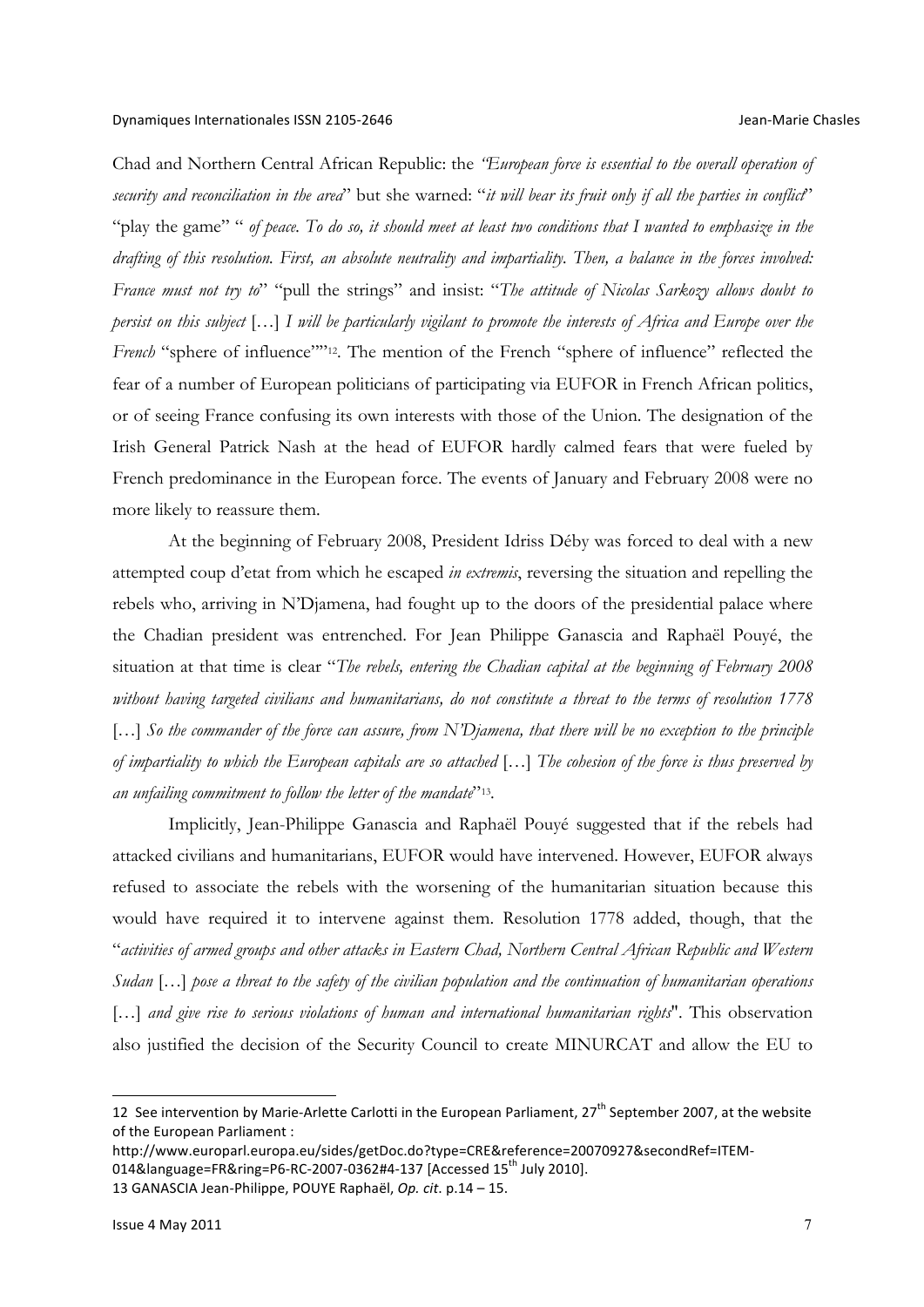deploy a force in this region. And yet, EUFOR considered that this paragraph didn't apply to the rebels. Fighting between Chadian forces and rebels was not without consequences for civilians, EUFOR could thus be able to justify intervention against the rebels, but this would make it a de facto ally of Idriss Déby. European reticence was undoubtedly the decisive point of view.

EUFOR's conditions of intervention seem to have been open to different interpretations and show how difficult and undoubtedly illusory it is to want to separate the humanitarian component from the political conditions of an intervention. EUFOR was thus the object of numerous criticisms, notably those of "*Chadian rebels who saw it as a protection force for Idriss Déby*"14. Jean Philippe Ganascia and Raphaël Pouyé however underline that the latter also judged EUFOR guilty *"of abandonment of local populations to the violence of the rebellion"*, a claim that they challenged by specifying that "*the rebels have not targeted civilians*"15. The usefulness of EUFOR seemed in fact subject to debate, which makes this observation of General Ganascia and Raphaël Pouyé particularly relevant: "*a problem arises very quickly: the only real military threat - Chadian and Sudanese rebels - do not directly target civilians and humanitarians, while inter-communal confrontations in Southeastern Chad have already ceased* [when EUFOR is operational]"16.

In February 2008 EUFOR did not intervene not only because the reticence within EU was strong, but also because, on that date, its deployment was incomplete (EUFOR declared itself operational the  $15<sup>th</sup>$  of March 2008). France, however, brought substantial support to Idriss Déby. The situation was so uncertain that this support quickly acquired a decisive importance. The French authorities contented themselves by explaining that the French elements in Chad had, as their sole mission, to protect and prepare the evacuation of French nationals. Officially, the French undertaking complied with the speeches by Nicolas Sarkozy, as he met humanitarian imperatives in the case of the French participation in EUFOR, and aimed primarily to protect foreigners when it came to the French elements in Chad. It appears however highly improbable that the role of France was limited to these two missions. In an interview granted to *Paris Match*, Bernard Kouchner confirmed that on "*the night between the 28<sup>th</sup> and the 29<sup>th</sup> of January* [France] *warned the* [Chadian] *Presidency that some rebels had crossed the border*" and moreover reveals that "*no one reacted*"<sup>17</sup>. French authorities probably provided information to the Chadian army during the

<sup>14</sup> DEBOS Marielle, *Op. cit,*, p.213.

<sup>15</sup> GANASCIA Jean-Philippe, POUYE Raphaël, *Op. cit,*, p.17.

<sup>16</sup> *Ibidem*, p.15.

<sup>17</sup> Chad. Interview of the Minister of Foreign and European Affairs, M. Bernard Kouchner, with the weekly "Paris Match", Paris, 6<sup>th</sup> March, 2008, available on the Internet site of the French Minister of Foreign Affairs: https://pastel.diplomatie.gouv.fr/editorial/actual/ael2/bulletin.asp?Liste=20080306.html [Accessed 15<sup>th</sup> July 2010].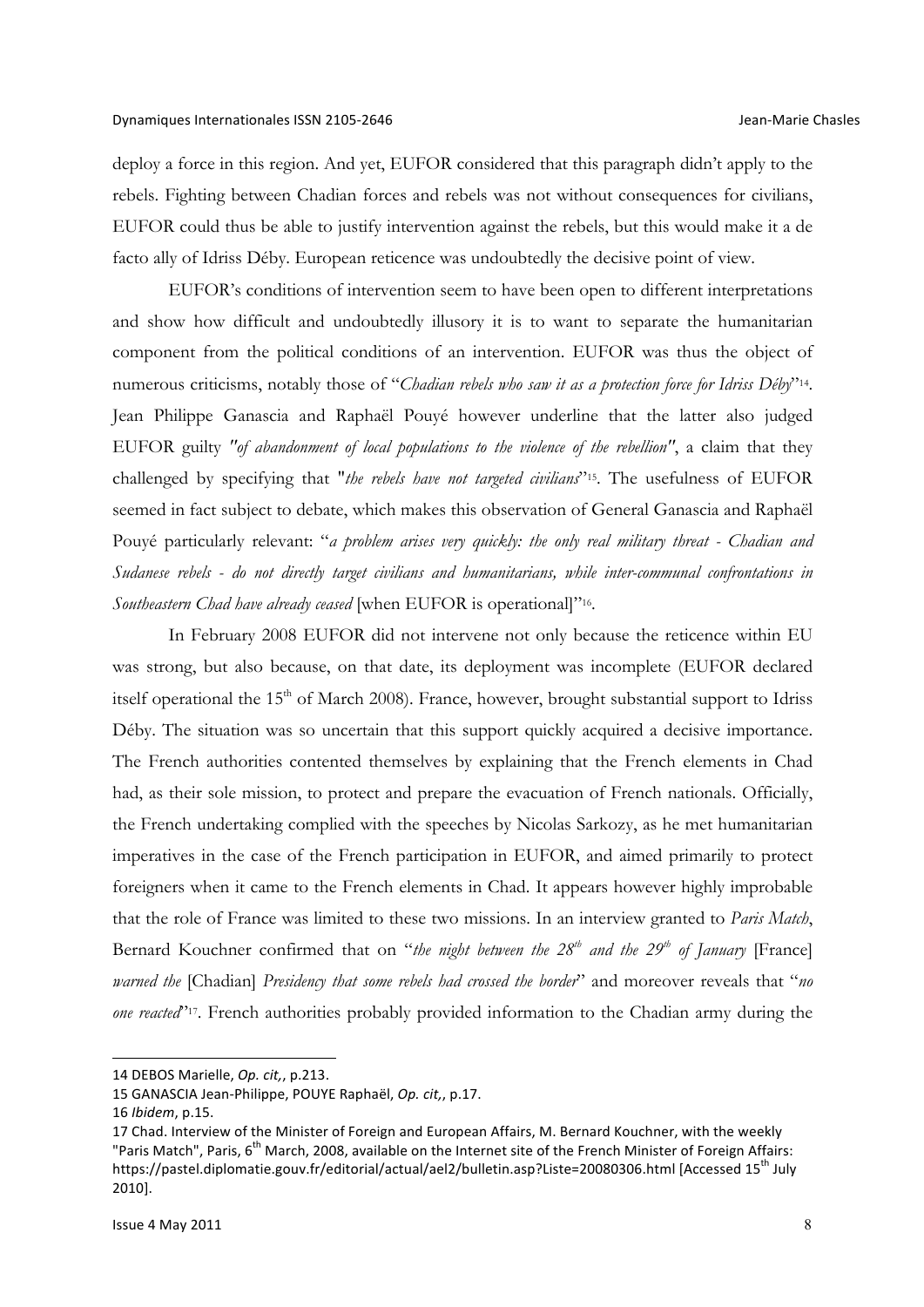entire duration of their offensive. Questioned on the supply of equipment, Bernard Kouchner replied "*the Libyans provided the munitions*"18. France nonetheless played an important role in preventing the rebels access to the airport, which it justified by explaining that control of the airport was necessary to guarantee the evacuation of foreign nationals. However, control of the airport could also provide protection to the Chadian battle helicopters piloted by mercenaries or facilitate the transit of munitions<sup>19</sup>. In the eyes of Jean-Dominique Giuliani "*France responded fairly*, *with great moderation and efficiency, awaiting unambiguous statements from the African Union and from the President of the United Nations Security Council*"20. In the declaration to which he alluded: "*the Council requests that the States in the region strengthen their cooperation to put an end to the activities of armed groups and the attempt on their part to seize power by force*"21.

However, it should be noted that this declaration, which responds to a request from France, dates from the 4<sup>th</sup> of February 2008. By that date, the rebel offensive had failed, thanks notably to the support provided by France (and Libya). From then on, several questions remain. Did France, acting in an emergency, simply anticipate the Council Declaration? The latter in fact positions itself in the continuity of resolution 1778. In resolution 1778, the Council expressed "*its deep concern about the activities of armed groups*". In the Declaration of the 4<sup>th</sup> of February, it "*requests that the States in the region strengthen their cooperation to put to an end the activities of armed groups*<sup>22</sup> *and the attempt on their part to seize power by force*" and "*to the Member States in accordance with the Charter of the United Nations, to bring their support as requested by the Chadian Government*". Do the events of January and February 2008 instead indicate that Paris maintains a utilitarian view of multilateralism? This would mean that France would add a multilateral dimension to its African policy to confer it with more legitimacy and means, but would not hesitate to act without endorsement and support from multilateral authorities (UN, AU) with its own means if this proved to be necessary and consistent with what France considers to be in its own interest.

In any case, these questions explain the reluctance of some European States to commit themselves to EUFOR. One can ask oneself if the multilateralism and the Europeanization of France's African policy are not simple instruments used to conceal an old policy that consists in

18 *Ibidem*

<sup>19</sup> See account n° 46 of the Tuesday 23<sup>rd</sup> March 2010 sitting of the Commission of Foreign Affairs of the National Assembly, available at the National Assembly website: http://www.assemblee-nationale.fr/13/crcafe/09-10/c0910046.asp#P12\_291 [Accessed the  $15^{th}$  of July 2010].

<sup>20</sup> GIULIANI Jean-Dominique, " Leçons du Tchad pour l'Europe", *Défense nationale et sécurité collective*, n°3, March 2008, p.21.

<sup>21</sup> Statement by the President of the United Nations Security Council, 4<sup>th</sup> February 2008 (S/PRST/2008/3). 22 It should be noted that unlike EUFOR the Council makes the link between armed groups and rebels.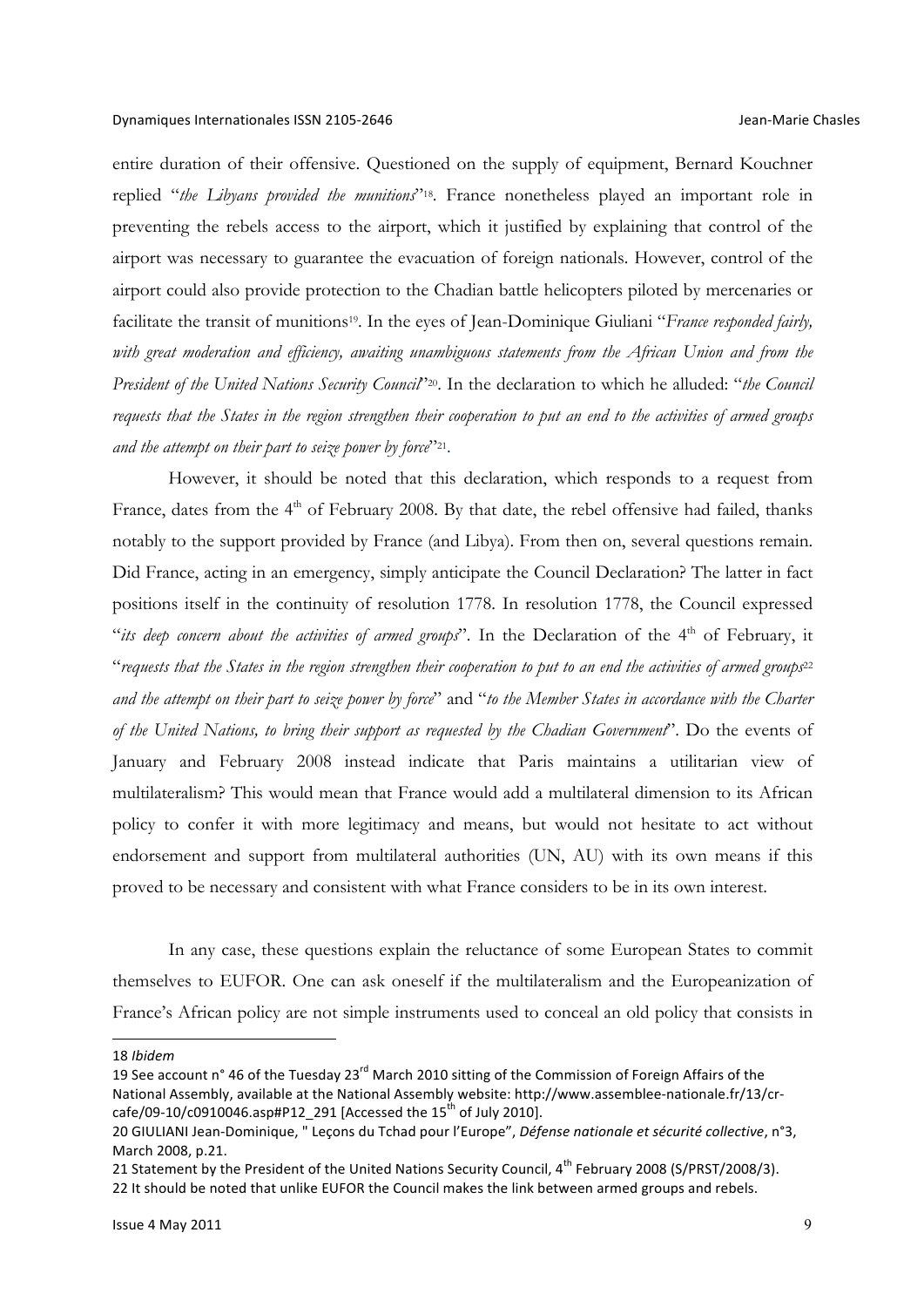#### Dynamiques Internationales ISSN 2105-2646 **Accord 2008 Contact Chasnes** Jean-Marie Chasles

supporting "friendly regimes". Certain European countries are even less inclined to support I. Déby, who is hardly more conscious of human rights, international humanitarian law or democratisation than his opponents. Marielle Debos recalls that the democratisation initiated a few years ago "*is nothing but the façade of a highly militarized regime*" and she highlights "*the amendment of the Constitution, which enabled Idriss Déby to be reelected during polls widely boycotted in May 2006, is unpopular except for within the President's own ethnic group*"23. In addition, President Déby seems to have used the events of January-February 2008 to blame some of his opponents, rather quickly assimilated with the rebels, including Lol Mahamat Choua and Ibni Oumar Mahamat Saleh.

The internal contradictions to Cotonou and Dakar speeches are obvious. To achieve its transformation, French policy must make sometimes painful choices and set its priorities among requirements that may seem contradictory: peace, security, respect of human rights and international humanitarian law, the democratisation process, etc. It must also clarify its relationship with the multilateral authorities: follow the conditions required by a multilateral approach, or act alone and tolerate the criticism and the cost of a unilateral policy. For example, it is hardly conceivable to purely and simply "Europeanise" French African policy. Paris, on the other hand, has a pivotal role to play in the definition of an African policy of the European Union provided that it agrees to question certain fundamentals and certain practices of the past.

### **Foreign policy and the necessities of domestic policy**

French policy in Africa and particularly in Chad seems sometimes ambiguous, in the course of evaluation and redefinition. The management of the Zoé's Ark case demonstrates the continuing imbalance in the relationship between France and Chad. More seriously, the management of this affair sometimes seemed to respond to imperatives of internal policy.

The arrest by the Chadian police of the members of the French organisation "Zoé's Ark" occurred shortly after the election of President Sarkozy. The arrest took place while Ark members attempted to illegally board more than 100 allegedly orphaned and Sudanese children onto an aeroplane bound for France. The position of the French authorities was not entirely devoid of ambiguity, as revealed by French deputies Jean-Paul Lecoq, Patrick Braouezec, Jean-Jacques Candelier, André Chassaigne, Roland Muzeau and Daniel Paul. They noted, indeed, that although the French authorities - from the President of the Republic to the Prime Minister by way of the Secretary of State for Foreign Affairs and Human Rights – condemned the Zoé's Ark enterprise, "*French soldiers based in N'Djamena and in Abéché brought their logistic assistance to the Children* 

<sup>23</sup> DEBOS Marielle, *Op. cit.*, p.211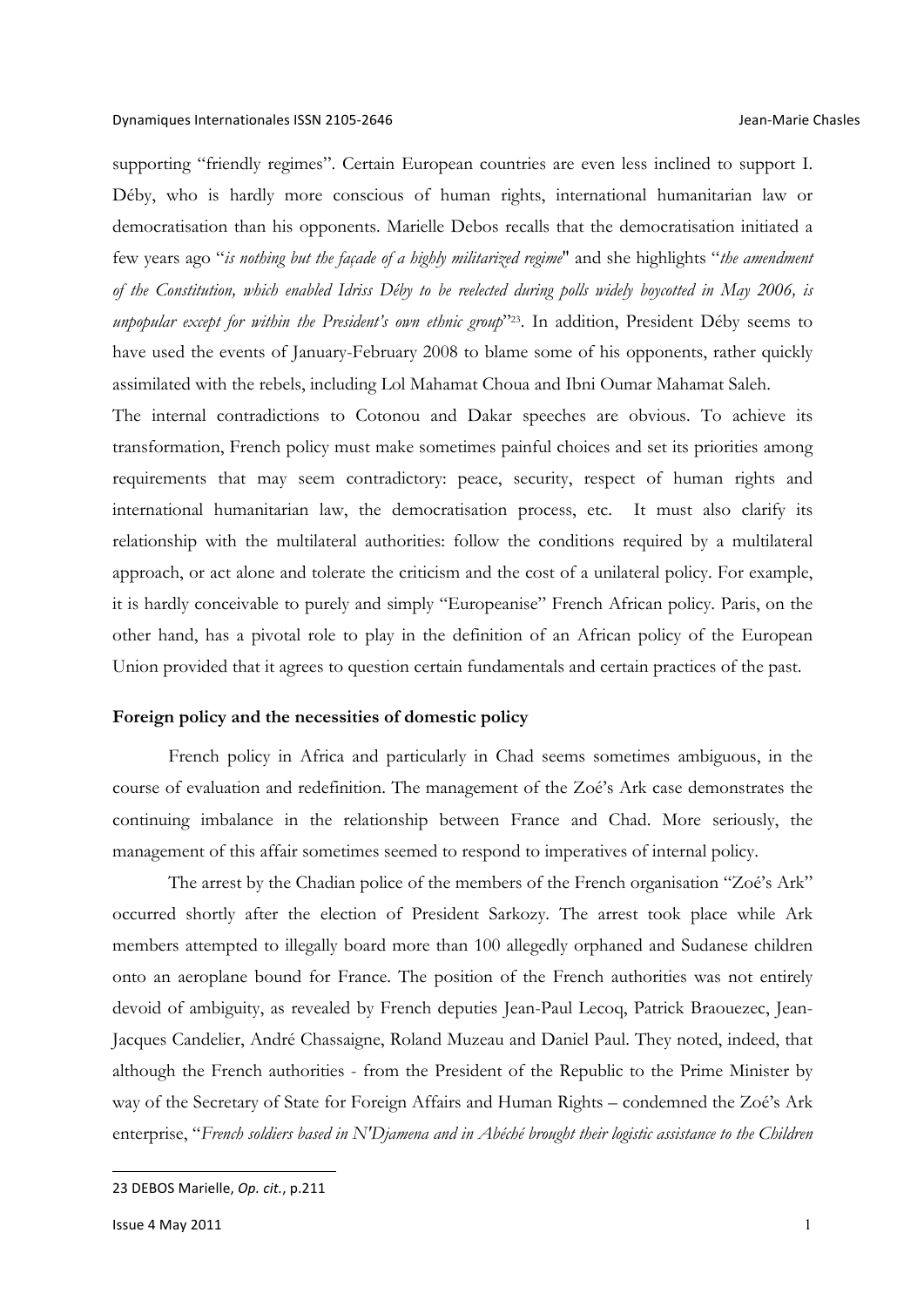*rescue*". They concluded "*it is legitimate to wonder if this support would have been possible without an official*  green-light<sup>224</sup>. Subsequently and in different interviews<sup>25</sup>, Eric Breteau implicated close advisors of Nicolas Sarkozy and Bernard Kouchner, and explained that Rachida Tati and Cécilia Sarkozy were to provide moral support by going to the airport where the plane carrying the "orphans" was going to land. The President, the Government and the Ministry of Foreign Affairs, however, maintained a strict condemnation of the operation, strongly refuting the comments of Eric Breteau.

This condemnation by the French authorities, which occurred for the first time shortly after the arrest of the members of the Ark, could allow them to think that they would be alone, especially as the Ministry of Foreign Affairs considered that it had warned them and had tried to dissuade them from completing their project. The change of name of the Organization gave the impression that the members of the Ark had sought to cover their tracks and to mislead the French authorities. Yet President Sarkozy decided to involve himself in the case by setting out to obtain their return to France. The Head of State's intervention was not without risk. In the first place, it might appear to be support for the members of Zoé's Ark, and for their ideas and acts at a time when rumours of organ trafficking and paedophilia were growing. In the second place, it might be perceived to be an intrusion into Chadian internal affairs, or worse a denial of Chad's sovereignty by the ex-colonial power, which might be echoed in other African States. Finally, it seemed to reflect a mistrust of Chadian justice, which was, moreover, at risk of being accused of lacking independence if the fate of the Ark members was to be the subject of a political agreement.

The outcome was hardly satisfactory. The Chadian trial was criticized in France as well as in Chad and the rest of Africa. It seemed clear that Chadian justice was at the very least pushed. Its freedom was also very much restricted. President Déby could, with this affair, ensure the support of his French counterpart. But, depending on this support, there was little opportunity to oppose the fact that, by virtue of bilateral agreements that defined judicial cooperation between the two countries, members of the Ark would return to France to serve their sentences.

<sup>24</sup> Resolution proposing the creation of a commission of inquiry on the NGO operation "Zoé's Ark" on Chadian territory and the action of the Ministry of Foreign Affairs and the Ministry of Defence on this occasion, available on the website of the National Assembly at the following address: http://www.Assemblee-Nationale.fr/13/propositions/pion0414.asp [Accessed 15<sup>th</sup> July 2010].

<sup>25</sup> LOUIS Cyrille, "Arche de Zoé : Eric Breteau contre-attaque ", Figaro.fr, the  $7<sup>th</sup>$  April 2008, available online at the website of Le Figaro at the following address: http://www.lefigaro.fr/actualites/2008/04/07/01001-20080407ARTFIG00566-Arche-de-Zoe-Eric-breteaucontre-Attaque.php [Accessed the 15<sup>th</sup> of July, 2010].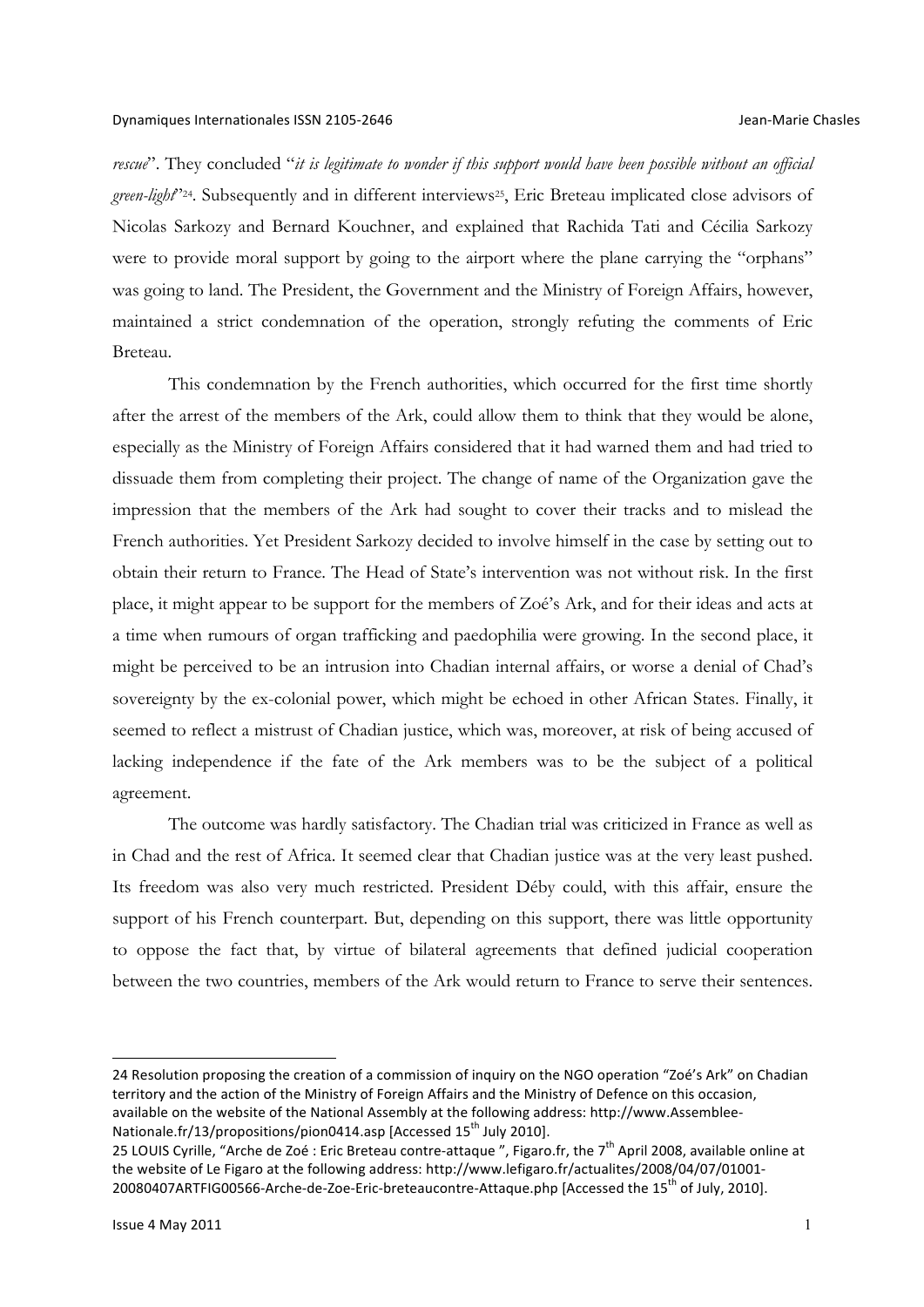He could even less deny his pardon in March 2008 after France gave him decisive support during the rebel attack of January and February of 2008.

Nicolas Sarkozy's involvement in this affair contradicts the speeches of Cotonou or Dakar, in particular the idea of a "*partnership between Nations equal in rights and duties*"26. It instead shows the continuation of the unbalanced relationship between Chad and France. Neither is it likely to improve the image of France in Africa, an image already tarnished, notably by the Dakar speech<sup>27</sup>. The affair known as Zoe's Ark seems in reality to have been managed from considerations of internal policy, and many - without necessarily endorsing the approach of the members of the Ark - challenged the Chadian judicial and penal system, and wanted an intervention by the President. The latter appeared in addition to seek inspiration from the Libyan precedent, although the two cases can hardly be compared, and giving assistance to French citizens abroad is a foreign policy objective.

The Zoe's Ark case comes at a key time. France African policy is indeed at a crossroads, and appears to oscillate between the old characteristic reflexes of the Françafrique and the multilateral temptation to associate itself progressively with Africa and Europe in defining new relationships, with France hoping, in this point of view, to play a pivotal role between the two groups. The return to the Françafrique is hardly possible to the degree that it requires a weighty system, and implies unequal relationships criticized by France's former partners themselves. In addition, the context, marked by the arrival of new players and the disappearance of a generation of political leaders in Africa and in France, no longer allows it. As for multilateralism, it calls for a long-term policy, essential conditions for the emergence of a strong partnership. It implies that France defines its priorities clearly to ensure that it is understood by both African and European partners, that it breaks with a middle way that is simpler to implement but more dangerous, based on promising speeches that are constantly contradicted. Among its priorities, the pursuit of stability and peace may prevail as France's primary objective. After all, it is by presenting Idriss Déby as the ultimate defence against chaos in this region of Africa that France justified the

<sup>26</sup> SARKOZY Nicolas, *Statement by Mr. Nicolas Sarkozy, Minister of the Interior*, on democracy in Benin and the establishment of new relationships between France and Africa. *Cotonou on the 19<sup>th</sup> of May 2006*, *Op. cit.* 27 Gérard Claude reinforces this finding by indicating that "France supports unpopular leaders while *denouncing* them" and states "the image of the France is also suffering from the hardening of its migration policy. The closure of borders, the "charters" that repatriate immigrants has deeply shocked African *mentalities*" [or even President Wade]". See CLAUDE Gérard, "Chirac "l'Africain", dix ans de politique africaine de la France, 1996-2006", Politique étrangère, 2007, p.915. When it comes to the impact of the Dakar speech in Africa, see: THIAM Assane (pseudonym), "La politique africaine de Nicolas Sarkozy : rupture ou continuité ?", Politique étrangère, 2008, p.873 to 884.